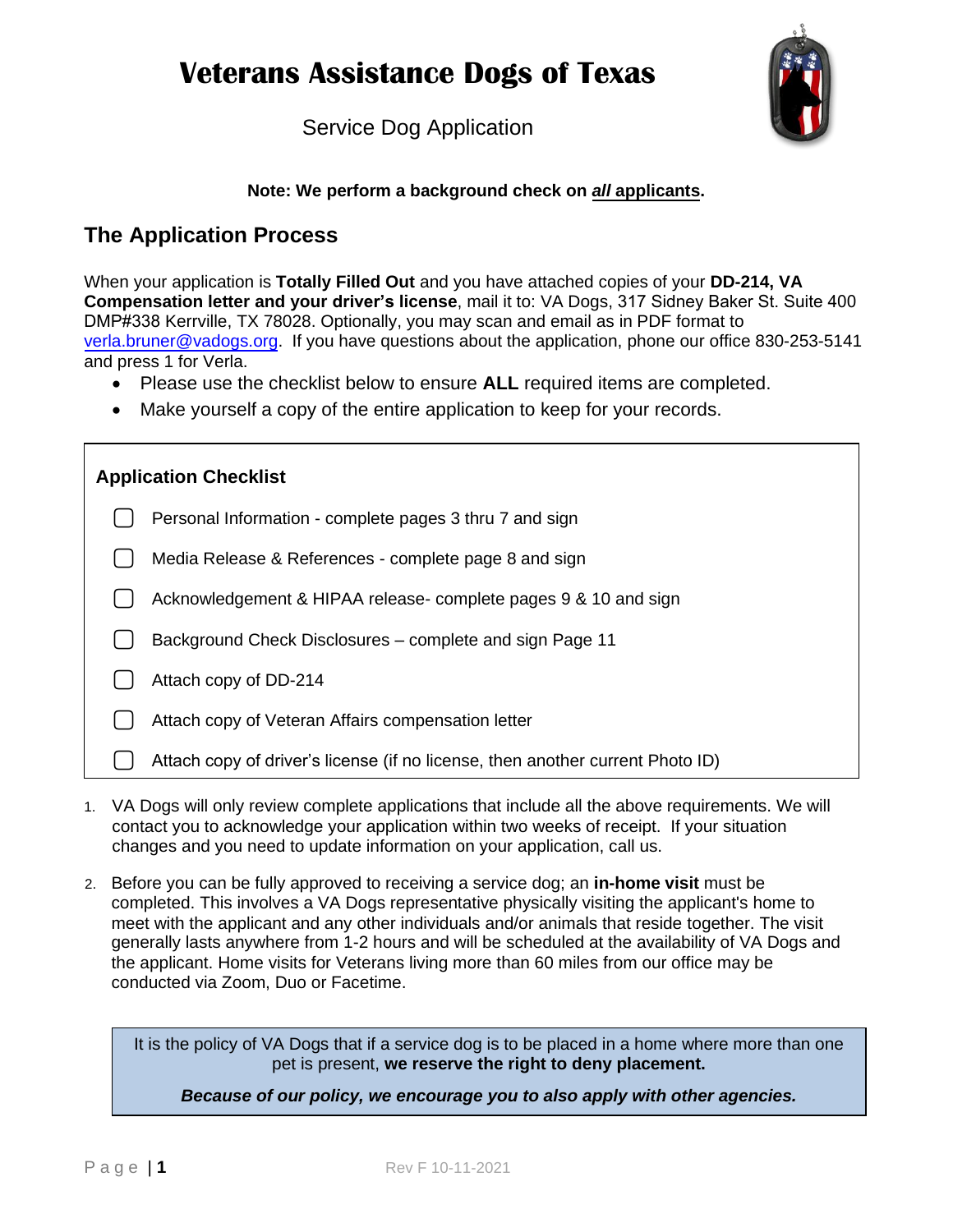

## Service Dog Application

3. Once you move on our waiting list to where a dog is identified and trained for you, you will be required to travel to Kerrville, Texas for four consecutive weekends for orientation with the service dog. VA Dogs provides housing on our campus or at a local hotel at no cost to the veteran.

| <b>PLEASE PRINT LEGIBLY</b>                                          | Today's Date: _______________________                                                                 |
|----------------------------------------------------------------------|-------------------------------------------------------------------------------------------------------|
| Check as many as apply.                                              | Please tell us how you heard about VA Dogs of Texas that led you to contact us.                       |
|                                                                      | Our Brochure: Newspaper: 0 Television: 0 Veterans Administration: 0                                   |
| Internet: $\bigcap$<br>Doctor / Therapist: $\Box$                    |                                                                                                       |
| <b>Personal Information</b>                                          |                                                                                                       |
|                                                                      |                                                                                                       |
|                                                                      | Birth Date: ______________Gender: M F Weight: _______ Marital Status: ________                        |
|                                                                      |                                                                                                       |
|                                                                      |                                                                                                       |
|                                                                      | Home Phone: ________________________ Mobile: ___________________________________                      |
|                                                                      |                                                                                                       |
|                                                                      | I am applying for a: $\bigcap$ PTSD Dog $\bigcap$ Mobility Assistance Dog                             |
|                                                                      | Texas Driver's License # ______________________ Expiration Date: _______________                      |
|                                                                      | Service Branch: ________ Term of Service: ______ Rank: ____ VA Disability % ____                      |
| not factors used to determine eligibility for a VA Dogs service dog. | Please note, branch of service, term of service, and rank are for informational purposes only and are |

**Demographics**

| Nearest Relative/Caregiver: | Relationship: |
|-----------------------------|---------------|
| Street Address:             |               |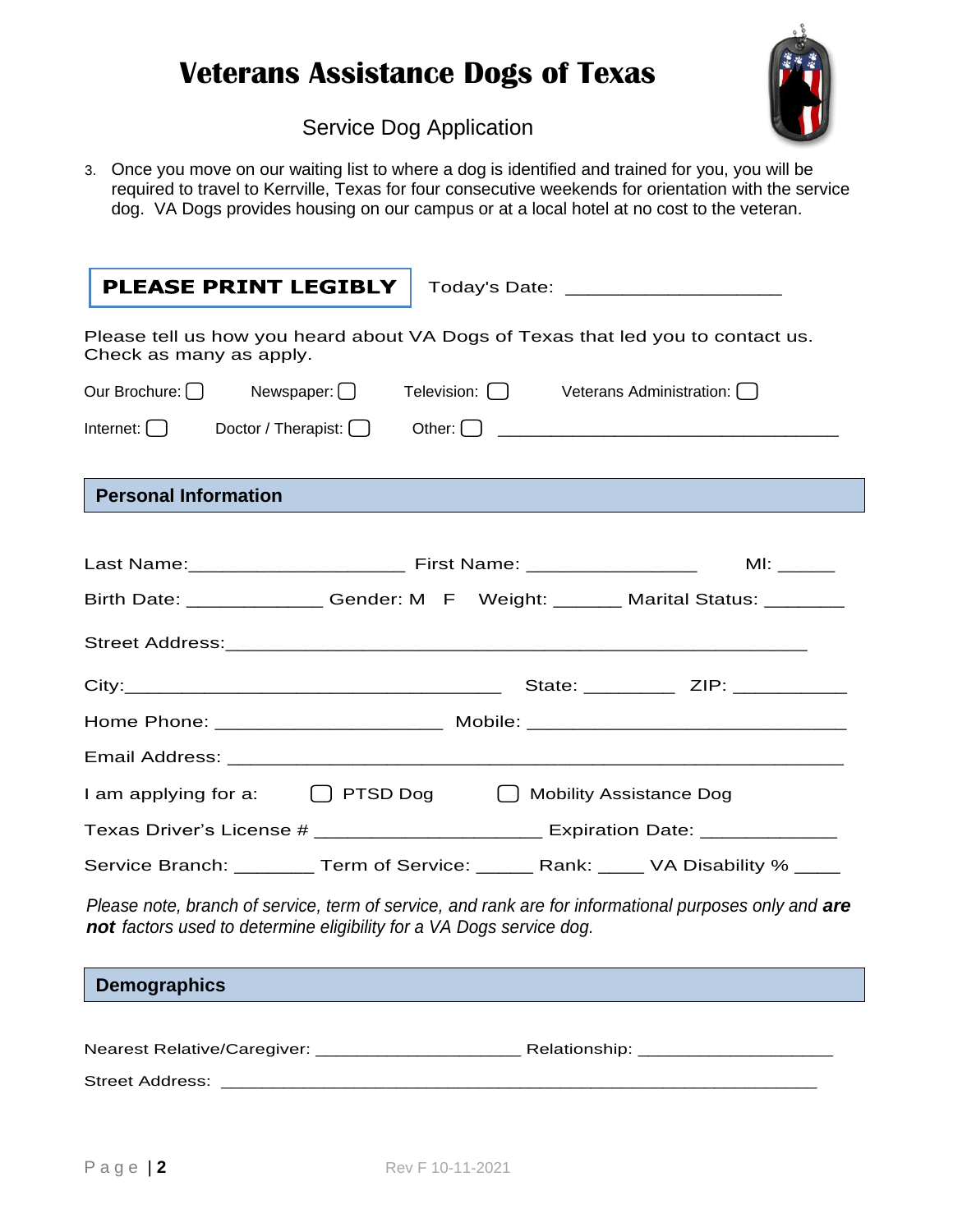

## Service Dog Application

| <b>Veteran Status</b>                                                                                                                                                                                       | <b>Contract Contract Contract Contract Contract Contract Contract Contract Contract Contract Contract Contract Co</b> |              |
|-------------------------------------------------------------------------------------------------------------------------------------------------------------------------------------------------------------|-----------------------------------------------------------------------------------------------------------------------|--------------|
|                                                                                                                                                                                                             |                                                                                                                       |              |
|                                                                                                                                                                                                             |                                                                                                                       |              |
| <b>Equipment Required (Please check all that apply)</b>                                                                                                                                                     |                                                                                                                       |              |
| Wheelchair – Manual: $\bigcap$ Power: $\bigcap$ Both: $\bigcap$ Hearing Aid: $\bigcap$ Crutches: $\bigcap$ Cane: $\bigcap$<br>Walker:   Prosthesis:   Wrist Brace:   Leg Brace:   3-Wheel Electric Scooter: |                                                                                                                       | None: $\Box$ |
|                                                                                                                                                                                                             |                                                                                                                       |              |
| Define Your Disability (please be as specific as you can):                                                                                                                                                  |                                                                                                                       |              |
|                                                                                                                                                                                                             |                                                                                                                       |              |
|                                                                                                                                                                                                             |                                                                                                                       |              |
| Cause of Disability (please be as specific as you can):                                                                                                                                                     |                                                                                                                       |              |
|                                                                                                                                                                                                             |                                                                                                                       |              |
|                                                                                                                                                                                                             |                                                                                                                       |              |
| What disability symptoms do you want a service dog help you overcome? (please be as specific as you can)                                                                                                    |                                                                                                                       |              |
|                                                                                                                                                                                                             |                                                                                                                       |              |
|                                                                                                                                                                                                             |                                                                                                                       |              |
|                                                                                                                                                                                                             |                                                                                                                       |              |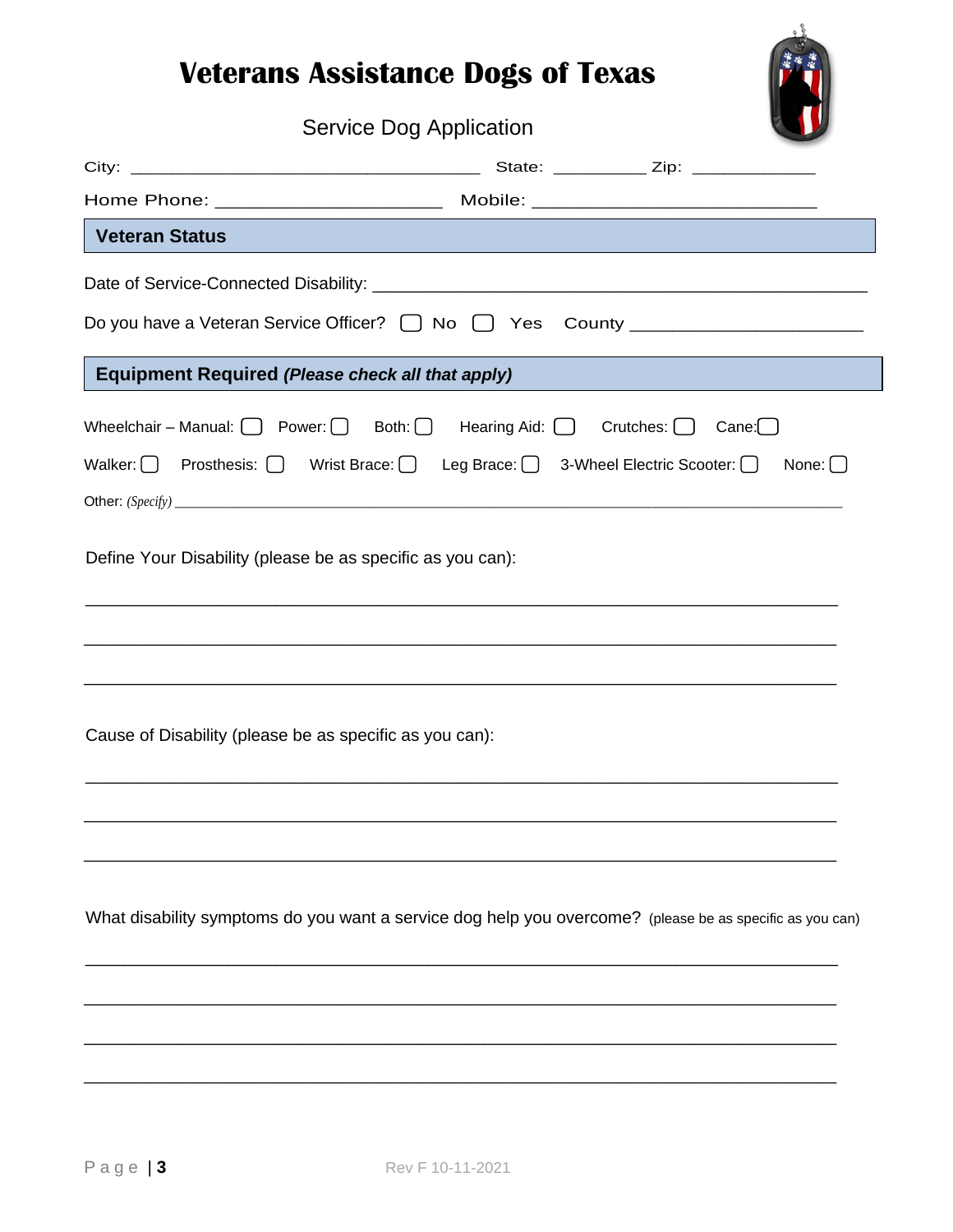

Service Dog Application

## **PTSD/ MST Symptom Checklist**

**Please check all that apply:**  $\Box$  **I am applying for a mobility dog / this part doesn't apply** 

- **⃣** Have nightmares, vivid memories or flashbacks
- **⃣** Feel emotionally cut off from others
- **T** Feeling numb or losing interest in things you used to care about
- **⃣** Becoming depressed
- **⃣** Think you are always in danger
- **⃣** Feel anxious, jittery or irritated
- **⃣** Experience a sense of panic that something bad is going to happen
- **⃣** Have difficulty sleeping
- **⃣** Trouble staying focused on one thing
- **⃣** Have a hard time relating to, or getting along with spouse, family or friends
- **⃣** Substance abuse
- **⃣** Work all the time to occupy your mind
- **Pulling away from people and becoming isolated**
- **⃣** No PTSD symptoms present

If there are other behaviors that are affecting you negatively, please explain below:

\_\_\_\_\_\_\_\_\_\_\_\_\_\_\_\_\_\_\_\_\_\_\_\_\_\_\_\_\_\_\_\_\_\_\_\_\_\_\_\_\_\_\_\_\_\_\_\_\_\_\_\_\_\_\_\_\_\_\_\_\_\_\_\_\_\_\_\_\_\_\_\_\_\_\_\_

\_\_\_\_\_\_\_\_\_\_\_\_\_\_\_\_\_\_\_\_\_\_\_\_\_\_\_\_\_\_\_\_\_\_\_\_\_\_\_\_\_\_\_\_\_\_\_\_\_\_\_\_\_\_\_\_\_\_\_\_\_\_\_\_\_\_\_\_\_\_\_\_\_\_\_\_

\_\_\_\_\_\_\_\_\_\_\_\_\_\_\_\_\_\_\_\_\_\_\_\_\_\_\_\_\_\_\_\_\_\_\_\_\_\_\_\_\_\_\_\_\_\_\_\_\_\_\_\_\_\_\_\_\_\_\_\_\_\_\_\_\_\_\_\_\_\_\_\_\_\_\_\_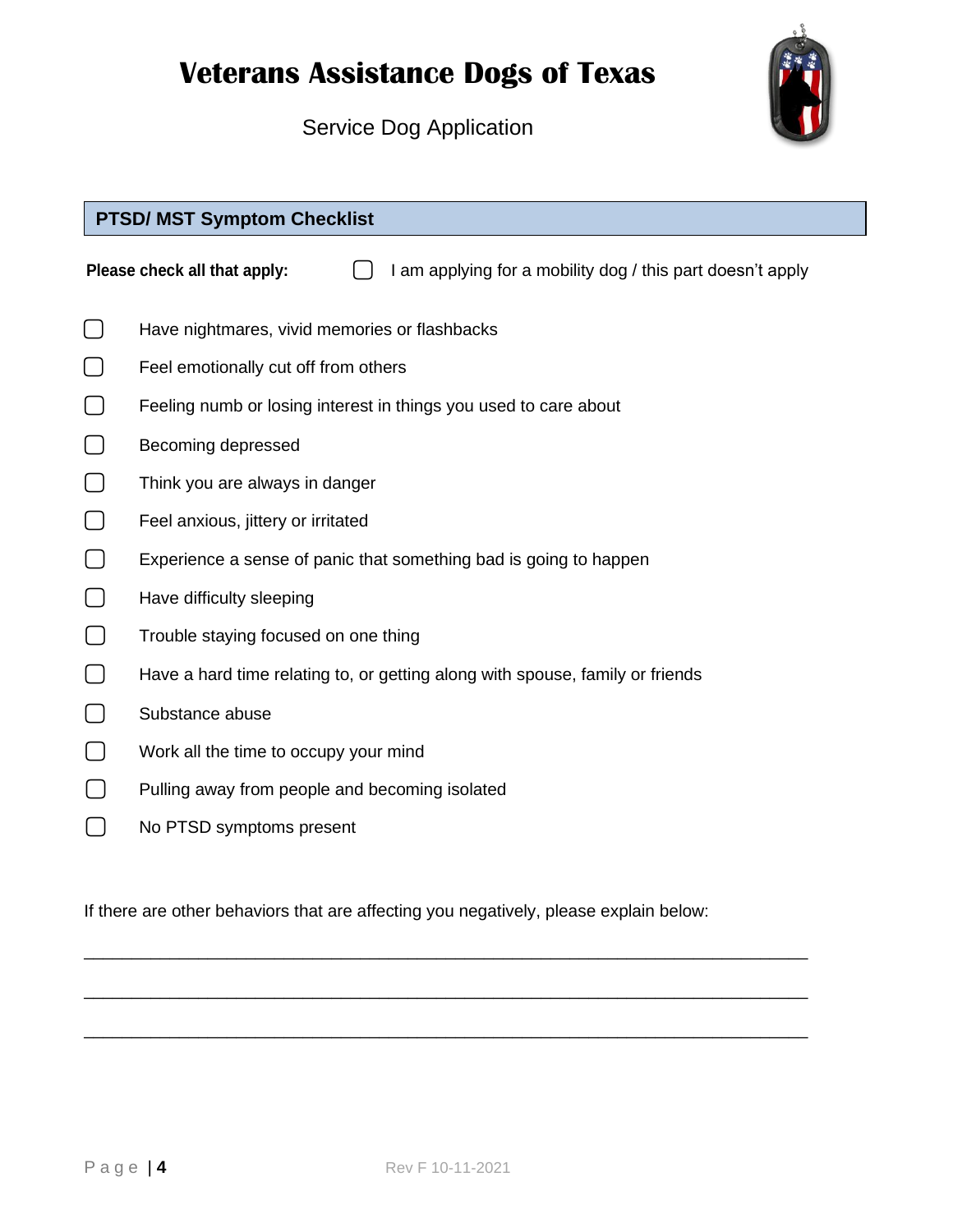Service Dog Application



### **Strength Assessment**

Rate your physical strength on a scale of 1 to 10 where 1= Least and 10 =Most. Example, if you have severe difficulty grasping a tennis ball, please put 1. If no difficulty put 10.

Right Hand: \_\_\_\_\_\_ Left Hand: \_\_\_\_\_\_ Right Arm: \_\_\_\_\_\_ Left Arm: \_\_\_\_\_

Right Leg: \_\_\_\_\_\_\_ Left Leg: \_\_\_\_\_\_ Upper Body: \_\_\_\_\_

#### **Home Environment**

Please provide the names and ages of people living in the home and/or taking care of you on a daily basis.

| Name: | Relationship:                                                                                                                            | Age: |  |
|-------|------------------------------------------------------------------------------------------------------------------------------------------|------|--|
|       |                                                                                                                                          |      |  |
|       |                                                                                                                                          |      |  |
|       |                                                                                                                                          |      |  |
|       | $\overline{4}$ $\overline{\phantom{1}}$                                                                                                  |      |  |
| 5     | <u> 1989 - Andrea Brandon, amerikan personal (h. 1989).</u>                                                                              |      |  |
| 6     |                                                                                                                                          |      |  |
|       |                                                                                                                                          |      |  |
|       | ,我们也不能在这里的,我们也不能在这里的时候,我们也不能在这里的时候,我们也不能不能不能不能不能不能不能不能不能。""我们,我们也不能不能不能不能不能不能不能不<br>$\Box$ Yes $\Box$ No Do you have a fenced Back Yard? |      |  |
|       |                                                                                                                                          |      |  |
|       |                                                                                                                                          |      |  |
|       | How many hours in a week do you work or volunteer? _________________                                                                     |      |  |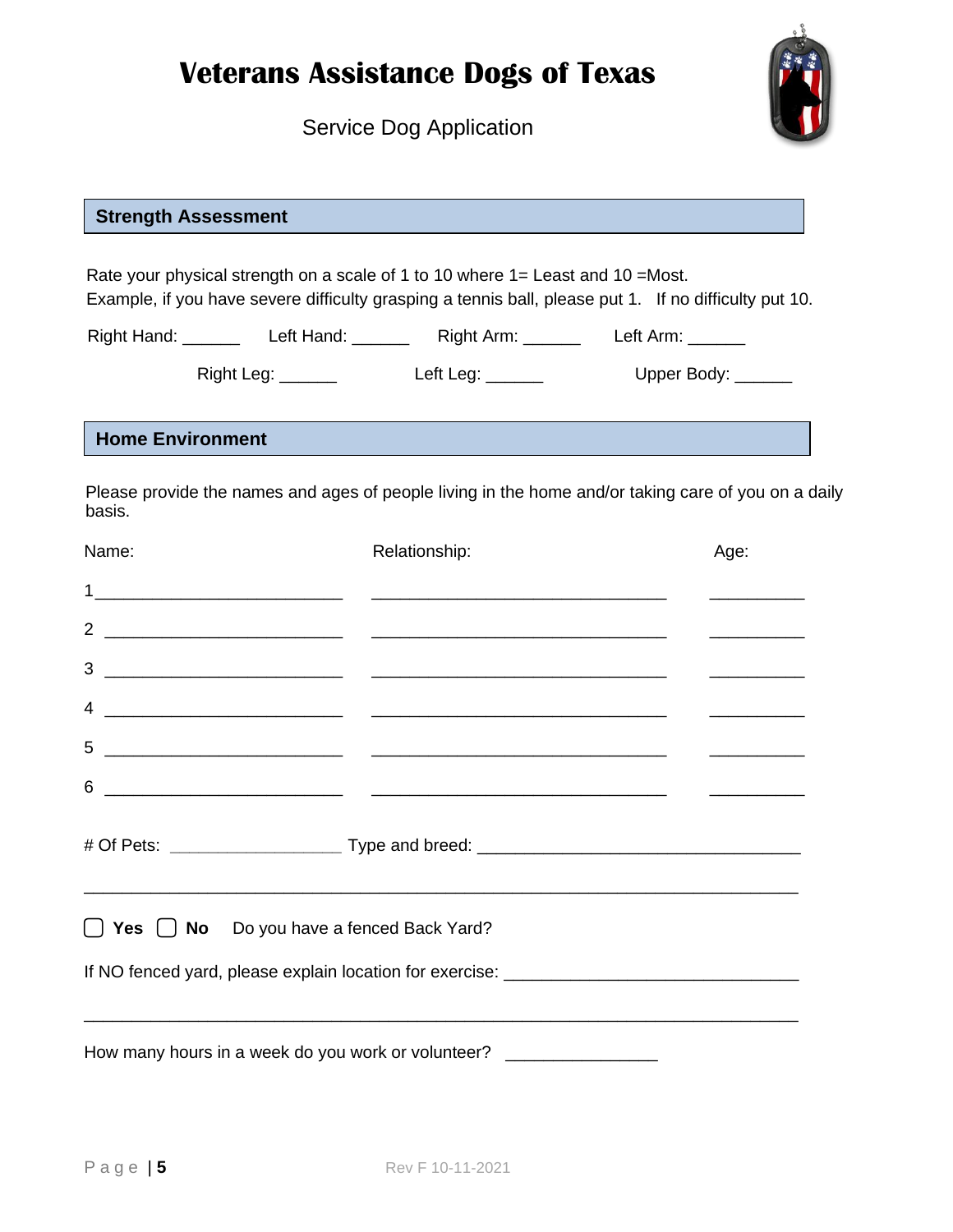

## Service Dog Application

| By my signature below I agree to maintain a current address, phone number and email address on file |  |  |  |
|-----------------------------------------------------------------------------------------------------|--|--|--|
| with VA Dogs                                                                                        |  |  |  |

|  |  | Date: _____________                                                             |  |
|--|--|---------------------------------------------------------------------------------|--|
|  |  | Personal References (List three who are not related to you. Fill in ALL blanks) |  |
|  |  | Phone: _________________________                                                |  |
|  |  |                                                                                 |  |
|  |  | Phone: _________________________                                                |  |
|  |  |                                                                                 |  |
|  |  |                                                                                 |  |
|  |  |                                                                                 |  |

### **Media Release Statement**

VA Dogs periodically uses electronic and traditional media (i.e. photographs, video, audio, testimonials) for publicity and educational purposes. By my signature on this form, I give permission to VA Dogs and its designees to use such reproductions for educational and publicity purposes in perpetuity without further consideration for me.

I understand that this release can be revoked in writing to notify VA Dogs, however any prior media releases will not be affected, only discontinuance of any in the future.

#### **I have read the above release and am aware of its contents.**

| Date: ________________    |                        |
|---------------------------|------------------------|
|                           |                        |
|                           |                        |
| State: _______ ZIP: _____ |                        |
|                           | Date: ________________ |
|                           |                        |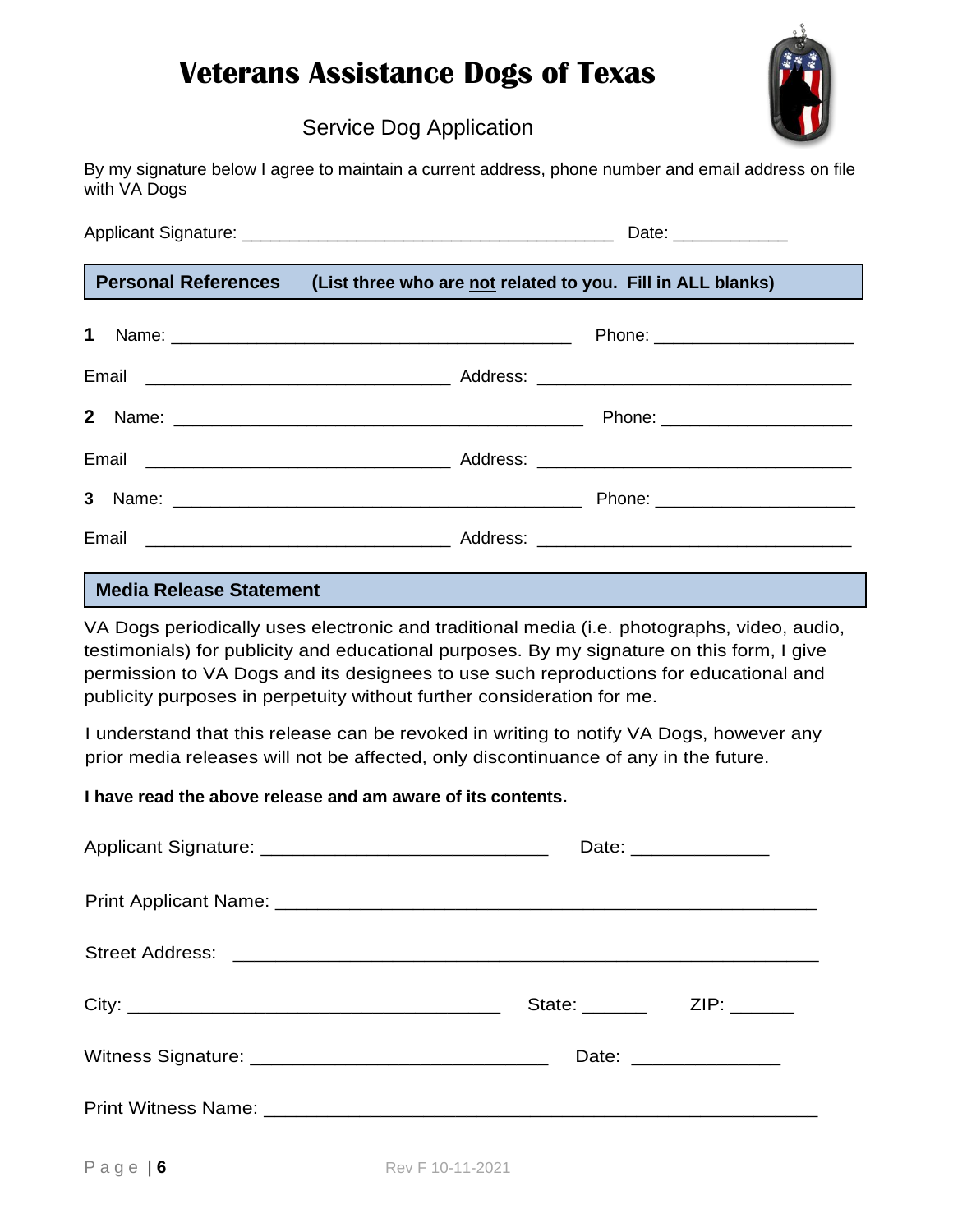Service Dog Application



### **Veteran / VA Dogs Agreement**

Veteran Assistance Dogs of Texas is a non-profit organization and relies on donations in order to locate, train and place our service dogs. It takes time and effort to train a service dog at a cost in excess of \$24,000; consequently, VA Dogs must have the best interest of the service dog in mind when placing that service dog with an applicant.

#### **Therefore, VA Dogs reserves the right to deny an applicant, at any stage of the process, from acquiring a VA Dogs Service Dog. We also reserve the right to remove a placed dog from a recipient if it is deemed in the best interest of the Service Dog.**

Additionally, if the recipient should pass away within the first three years of the service dog's placement, the family, at their option, my return the Service Dog to VA Dogs for potential reassignment.

While VA Dogs does not anticipate any of the above-mentioned problems, we must inform all applicants of these possibilities.

| Date: ________________ |
|------------------------|
|                        |
| Date: ________________ |
|                        |

#### **Personal Healthcare Information (PHI) Privacy**

VA Dogs is fully committed to compliance with HIPAA guidelines, located at *[www.HHS.](http://www.hhs.gov/)*gov by:

- 1. Providing appropriate security for our service dog applicant's (Applicant) PHI.
- 2. Protecting the privacy of our Applicant's medical information.
- 3. Providing our Applicant's with proper access to the medical portion of their application.
- 4. Appropriately maintaining our Applicant's information in compliance with national standards.

If you have any questions or concerns regarding your PHI please bring them to our attention.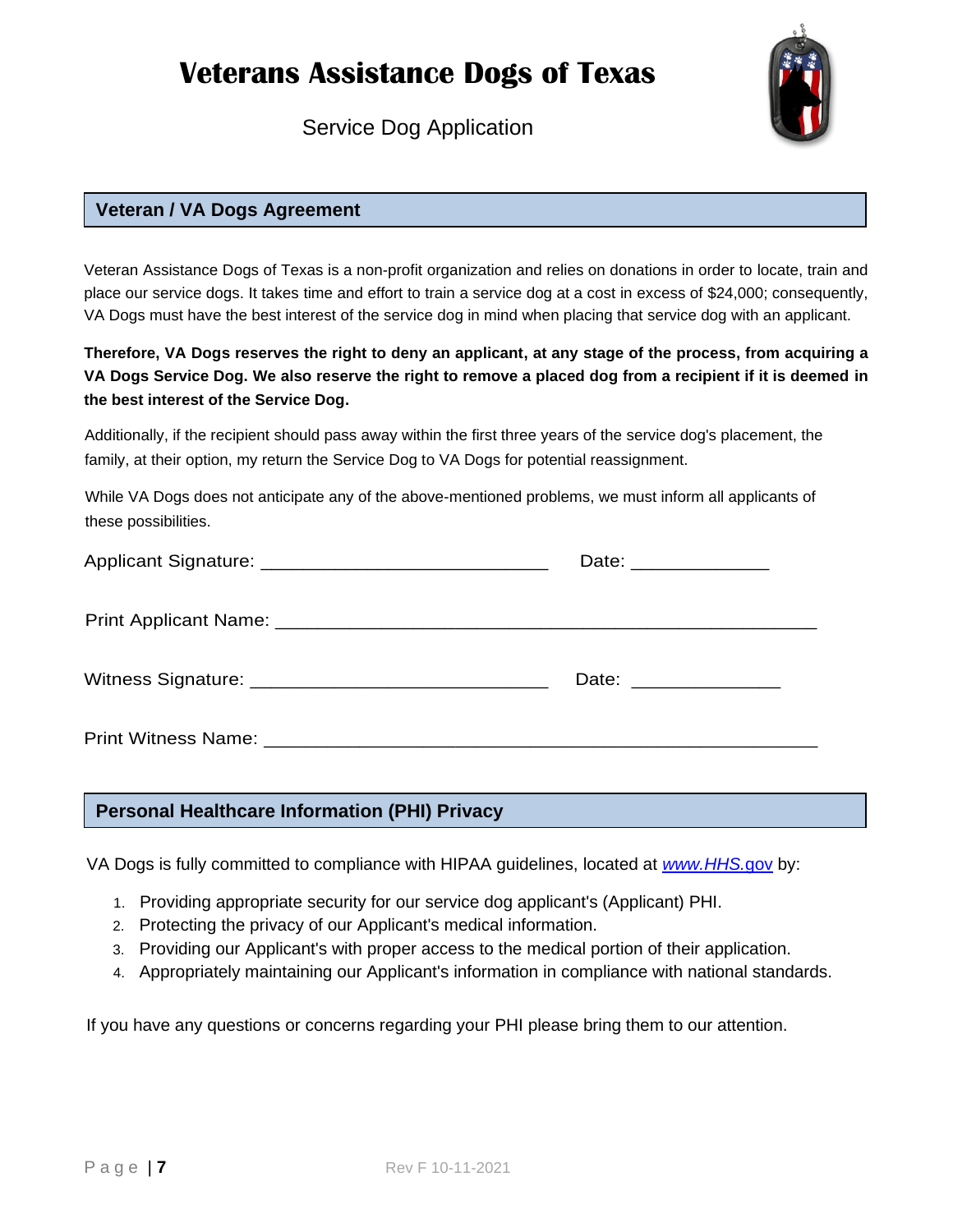Service Dog Application



## **HIPAA Authorization for Release of Information**

#### **Applicant Authorization for Use and Disclosure of Protected Health Information**

By signing, I authorize **VA Dogs** to use and/or disclose certain protected health information (PHI) about me to any business associate VA Dogs deems necessary beginning with the application process, including service dog training and placement.

This authorization permits **VA Dogs** to use and/or disclose the following individually identifiable health information about me: (Please Check **Only One**)

\_\_\_\_\_\_\_\_\_\_\_\_\_\_\_\_\_\_\_\_\_\_\_\_\_\_\_\_\_\_\_\_ \_\_\_\_\_\_\_\_\_\_\_\_\_\_\_\_\_\_\_\_\_\_\_\_\_\_\_\_\_\_\_\_

\_\_\_\_\_\_\_\_\_\_\_\_\_\_\_\_\_\_\_\_\_\_\_\_\_\_\_\_\_\_\_\_ \_\_\_\_\_\_\_\_\_\_\_\_\_\_\_\_\_\_\_\_\_\_\_\_\_\_\_\_\_\_\_\_

\_\_\_\_\_\_\_\_\_\_\_\_\_\_\_\_\_\_\_\_\_\_\_\_\_\_\_\_\_\_\_\_ \_\_\_\_\_\_\_\_\_\_\_\_\_\_\_\_\_\_\_\_\_\_\_\_\_\_\_\_\_\_\_\_

 $\Box$  Any and all personal health information relevant to relationship between applicant and VA Dogs

 $\square$  Limited release of information. (I allow only release of information described below):

 $\Box$  I have elected to opt out of the release of my personal health information.

The information listed above may be used or disclosed for, but not limited to, the following purpose(s), unless applicant has elected to opt out of releasing personal health information:

#### **Media publications, marketing promotions, determination of eligibility, customized training, service dog placement, grant writing, and fundraising purposes.**

I have the right to refuse to sign this authorization. When my information is used or disclosed pursuant to this authorization, it may be subject to redisclosure by the recipient and may no longer be protected by the federal HIPAA Privacy Rule.

I have the right to revoke this authorization in writing except to the extent that the practice has acted in reliance upon this authorization. My written revocation must be submitted to: **VA Dogs, 317 Sidney Baker St. Suite 400 DMP#338 Kerrville, TX 78028**

I acknowledge receipt and understanding of this HIPAA Authorization for Release of Information Form.

| <b>Applicant Signature:</b> |  | )ate |
|-----------------------------|--|------|
|-----------------------------|--|------|

Name Printed **Example 20**